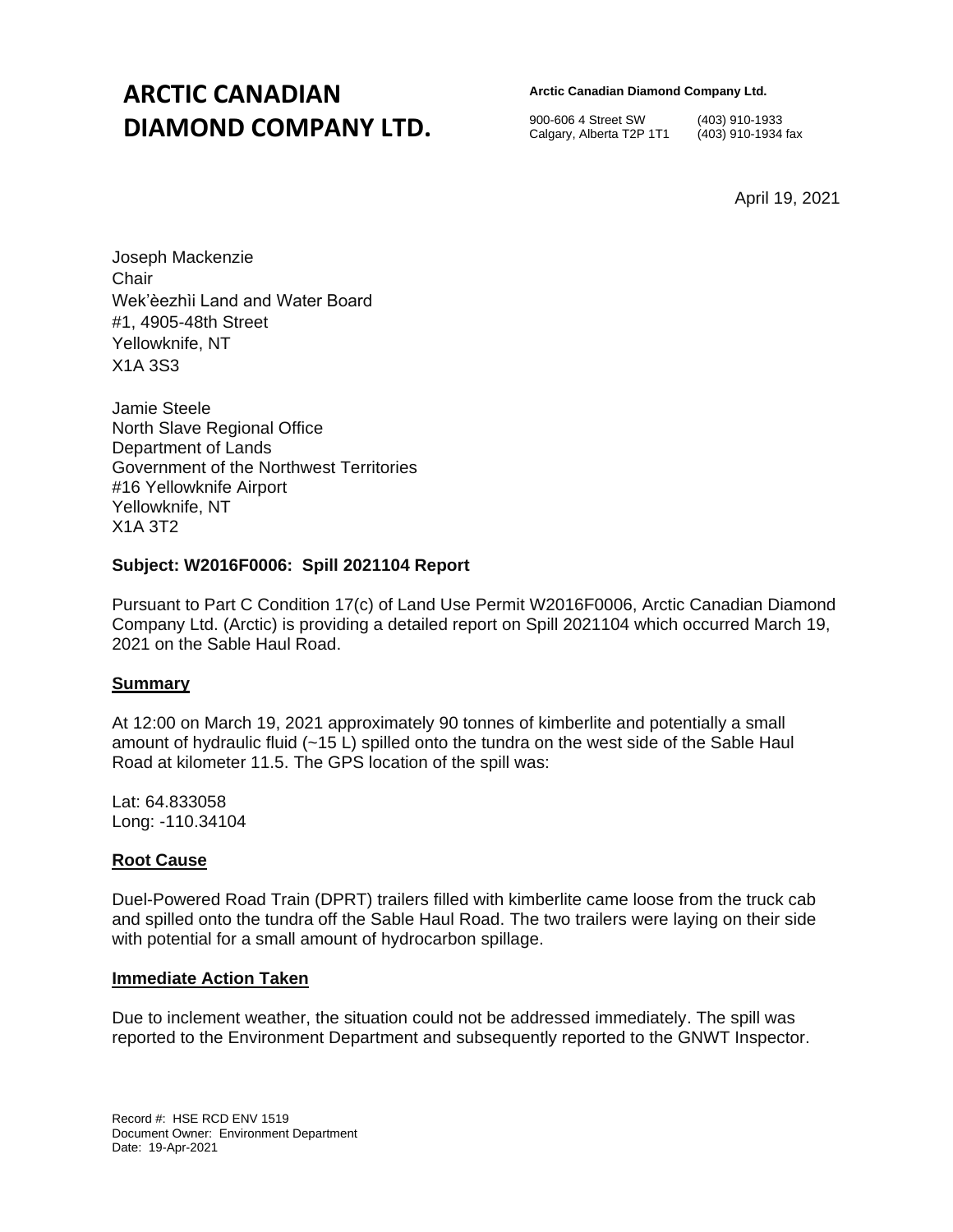# **ARCTIC CANADIAN DIAMOND COMPANY LTD.**

**Arctic Canadian Diamond Company Ltd.** 

900-606 4 Street SW (403) 910-1933 Calgary, Alberta T2P 1T1 (403) 910-1934 fax

### **Follow Up Action Taken**

Once the storm passed through the area, a recovery effort commenced to erect the road train trailers, recover the spilled kimberlite, and recover any visible hydrocarbon spills. Recovery of the overturned trailers with heavy equipment and cranes commenced on March 26 and was completed on March 27. Kimberlite was removed from the tundra and taken to the primary stockpile for eventual processing. Potentially contaminated snow was taken to the Contaminated Snow Containment Facility. The area was visited by the Lands Inspector on April 13, 2021 during a site inspection. The spill will remain open with the GNWT Spill Line until the area can be assessed under snow-free conditions.

**Figure 1.** Spill 2021104 clean up in progress



**Figure 2.** Spill 2021104 after clean-up



Record #: HSE RCD ENV 1519 Document Owner: Environment Department Date: 19-Apr-2021